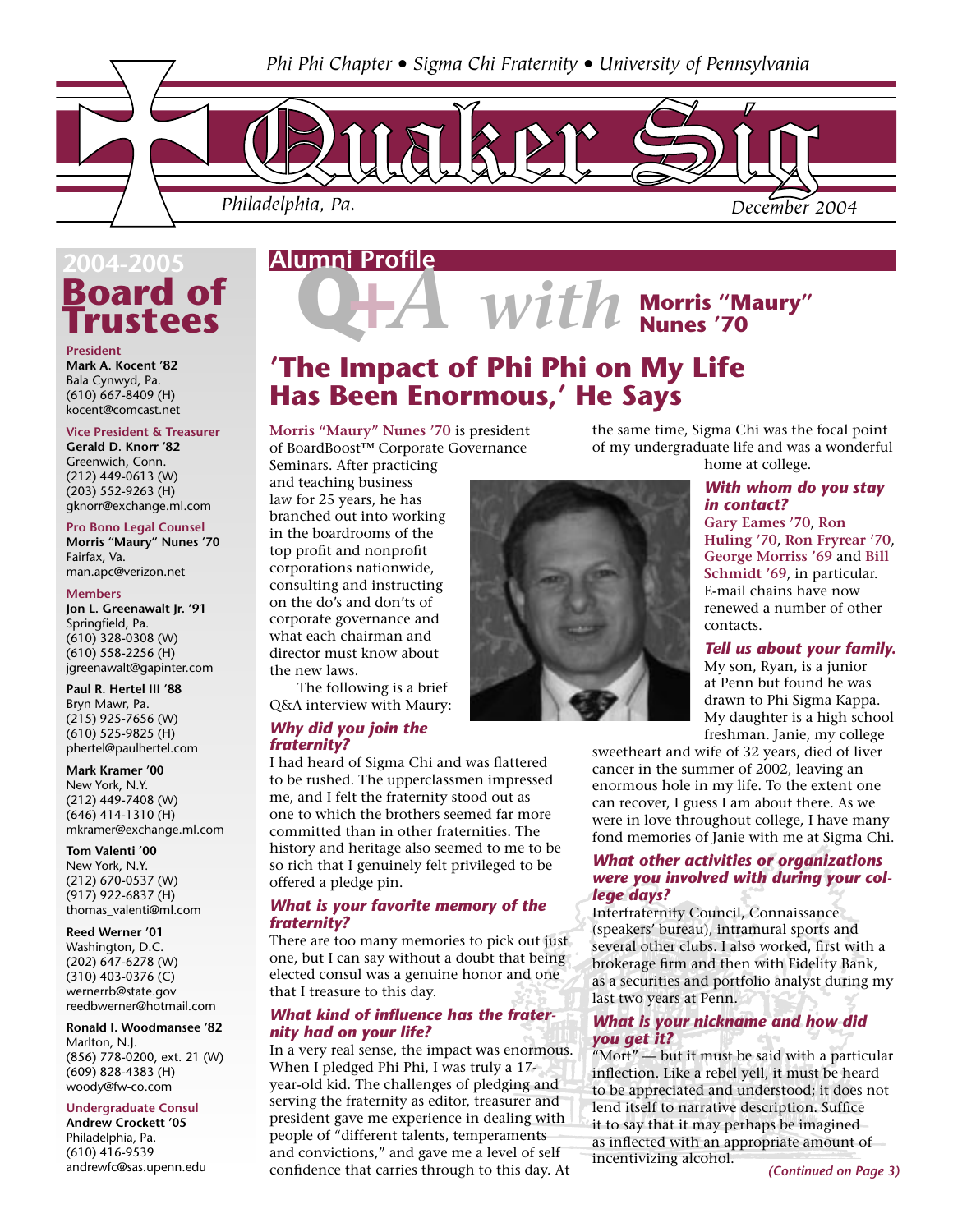# **Phi Phi Chapter Officers 2004-2005**

**Consul Drew Crockett '05** Rosemont, Pa. American History

#### **Pro Consul**

**Dan Tyrrell '05** Essex Fells, N.J. Political Science, Philosophy, and Economics

#### **Quaester**

**Nick Gianos '05** Menlo Park, Calif. Systems Engineering

#### **House Manager**

**Scott Brown '05** Horsham, Pa. Engineering

#### **Philanthropy Chair**

**Jeff Organisiak '05** Orchard Park, N.Y. Economics major, Math minor

#### **Social Chairs**

**Joe Mirabile '06** Lower Gwynedd, Pa. Political Science, Philosophy, and Economics

**Justin Golden '06** Economics



# Undergraduate<br> **Report By Drew Crockett '05 State of the Chapter**

As fall 2004 continues in high gear and heads for a close, it is a good time to take a look back. We started the semester in late August as everyone returned from their time apart. Brothers filled the house as if we had never left.

 This semester the house has taken on a new face, or an old one, depending on how you look at it. Several seniors have moved back to the place of their beginnings with the Phi Phi Chapter, in the humble abode at 3809 Locust Walk. It has been great living with these men again, and the addition of the sophomores infused new life in the chapter.



*Homecoming was awesome! Left to right: Nate Bagnaschi '05, Rich Repetto '05 and Jeff Organisiak '05.*

**Jon Greenawalt '61** visited campus again this fall to put on

his leadership development program for the chapter. Jon has been coordinating this program for several years now and has become a great asset to the chapter. Many brothers attended the workshop including officers **Dan Tyrrell '05**, **Nick Gianos '05**, **Scott Brown '05** and me, as well as several juniors and sophomores. Ted Pitt, who is grand praetor of the mid-Atlantic region, also stopped down from Columbia for the weekend to help facilitate discussions and give his insights into leadership.

 The Phi Phi Chapter was also lucky enough to be part of the pilot program called "Choices," on the effects of alcohol and ways to help peers if issues arise. Brothers participated in the program, which is in its early stages and is headed by Andy Hughes, a representative from international headquarters.

The brotherhood now stands 51 strong, and we wish everyone a happy holiday season!

# Chapter<br> **EVENt** *By Jeff Organisiak '05* **A Strong Homecoming 2004**

Homecoming 2004 was a great success. The chapter was excited about the strong turnout. Many recent alumni were back to enjoy the festivities, and their continued involvement is greatly appreciated by the chapter. We were very glad to welcome back **Al Shoemaker '60**, **Murray McComas '58**, **Jamie Allen '02**, **Tom Valenti '00** and **Michael Hsu '03**. Also coming back was **David Griffith'02**, who recently returned from working for the Peace Corps in Kenya.

 The day began with breakfast and refreshments at the chapter house before the football game. The Quakers decisively defeated Columbia 14-3, continuing their undefeated season in the Ivy League with the help of **Douglas Middleton '06** who had five tackles and a fumble recovery.

 Following the game, many brothers returned to the house for a dinner catered by the house chef. All in all, it was a great day!

# **Wrap***Up* **Sports**  *By Steven Klaiman '06*

## **Phenomenal Intramural Football**

For the past six weeks, seven athletic men from the Phi Phi Chapter of Sigma Chi (none of whom are on varsity athletic teams) have been competing in the fraternity recreation league, playing intramural flag football. As usual, there hasn't been a close

game, and Sigma Chi has given up only two touchdowns in three games — both were pure luck, of course.

 With a star quarterback in **Matt Berman '06** running around like his head is cut off combined with receivers like **Brian Cosio '07** and **Chris Gumiela '06**, the team is unstoppable. So far, we are 4-0 and plan to take the playoffs by storm. Look for our championship article in the spring issue of this newsletter.



#### *2* **December 2004**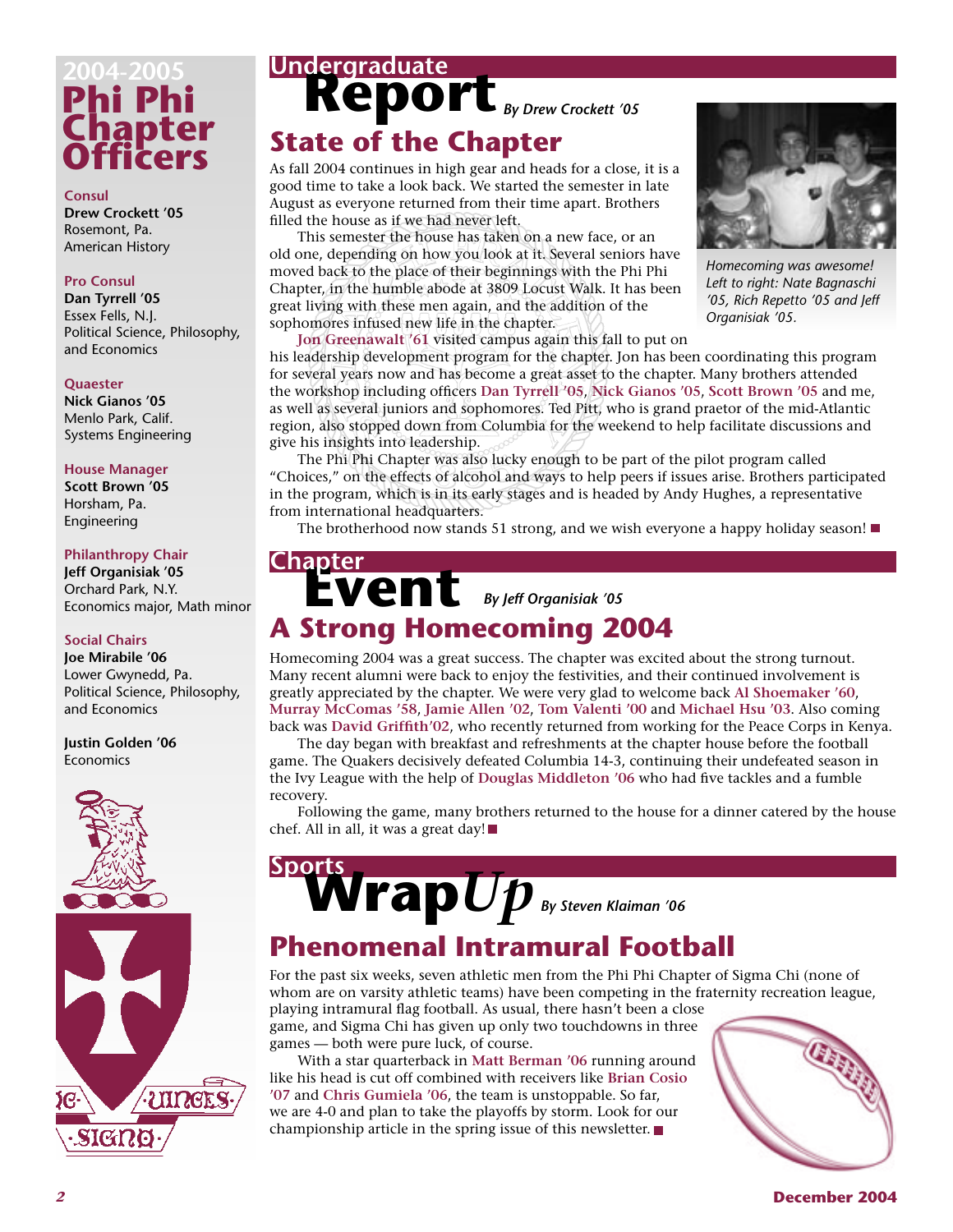# **Opportunities Greek Leadership Greek Leadership Opportunities**

*The following appears on the Web site of the Office of Fraternity and Sorority Affairs at the University of Pennsylvania:*

The University of Pennsylvania's Greek community is dedicated to building leaders. Fraternities and sororities provide their members with a unique opportunity to explore leadership through real-life situations. Each fraternity and sorority is a selfgoverning organization that offers its members the opportunity to take an active role in guiding the organization. Chapter members learn to work in groups, problem solve, make decisions and plan activities. Leadership roles within chapters provide members with even more exposure to the world of leadership by teaching delegation, time

management and networking skills. These skills will not only set you apart in your future job searches but can aid you in leading a fulfilling and rewarding life.

 A number of leadership development programs are offered throughout the year for Greek leaders. Semesterly President's Retreats are designed to increase the knowledge and abilities of chapter presidents. Workshops are also held for various chapter positions like alumni relations, recruitment, social, and new member educators. Participation in the Greek governing organizations also provides Greek leaders with more opportunities to further their leadership skills and work with a larger community. On a national scale, each fraternity and sorority offers leadership schools/

academies or conventions to its members during the summer months. This is a great way to network with other members and alumni of your organization across the country.

 Greek students are involved in a wide variety of campus activities from student government to honor societies, performing arts groups to varsity sports. In addition to the fraternities and sororities, there are over 300 registered student organizations at Penn in which Greek members are involved as members and as leaders. If you wish to be involved on campus and desire real-life opportunities to test your leadership skills, there is no better way than becoming affiliated with a fraternity or sorority at the University of Pennsylvania.

### **Alumni Profile**

# With Norris "Maury" ... continued

#### *Did you live at the house? If so, who were your roommates? Tell us a memorable time with them.*

I lived in the fraternity house for all three years. **Bill Leopardi '70** was my roommate for the first semester of sophomore year, but a single became available at year end, and from then on I had a single. Playing football on our knees in the hallway is one of those memories (bloody knees and all) that tends to stay with one.

#### *Tell us a little about what you do for a living.*

I practice law, teach in Georgetown's MBA program and Catholic University's law school, and provide seminars on corporate governance for boards of directors through BoardBoost, a company I own.

#### *What affiliations do you currently have and/or public service do you participate in?*

In addition to my teaching, here are other activities in which I've been engaged:

- Six years as the governor-appointed chairman of the Virginia Board for Professional & Occupational Regulation overseeing commercial licensing in the state,
- Supreme Court hearing officer arbitrating employment and other regulated disputes within the Virginia government as appointed by the Virginia Supreme Court,
- Medical malpractice panel member in Virginia evaluating medical malpractice claims under the aegis of the Virginia Supreme Court,
- Republican politics, serving in a variety of capacities, including delegate to state conventions and on campaign research/policy staffs for various candidates,
- Exhibits judge for National History Day finals and various science fairs and law school moot court competitions,
- Alpha Literary & Philosophical Society,
- International Churchill Societies,
- Pro bono legal counsel to Phi Phi, and
- Life-loyal Sig.

#### *What hobbies do you enjoy?*

Squash, racquetball, biking and golf. Writing (five books and about 50 articles published to date). Pool (a carryover from Phi Phi days) and snooker. Waterskiing and sailing during summers. Reading nonfiction.

#### *What are your goals for the next few years?*

To put my life fully back together since my wife's death. To spend more time teaching, both through BoardBoost and the universities with which I am affiliated. To make sure my children get through school and well launched on their own adulthoods.

#### *Is there anything else you feel your brothers may enjoy reading about you? Any words of wisdom for the undergraduates?*

It has been almost 35 years now since graduating, and I am still as proud as ever to call myself a Sigma Chi. It is one of the things I ask about when I interview prospective employees and one of the issues I raise when I meet new clients. Most remarkably, perhaps, when I've visited Phi Phi, I've always had the feeling that if I could make myself college age again, I'd have no trouble moving in and feeling at home with whomever constituted the current classes of brothers, and that is a feeling I never want to lose.

 Sigma Chi and Phi Phi (and Penn, too) seem to me to be opportunities that provide a multiple return on what one puts into them, but you've got to put something in to reap the full rewards. I cannot say enough about how those institutions have underpinned my life.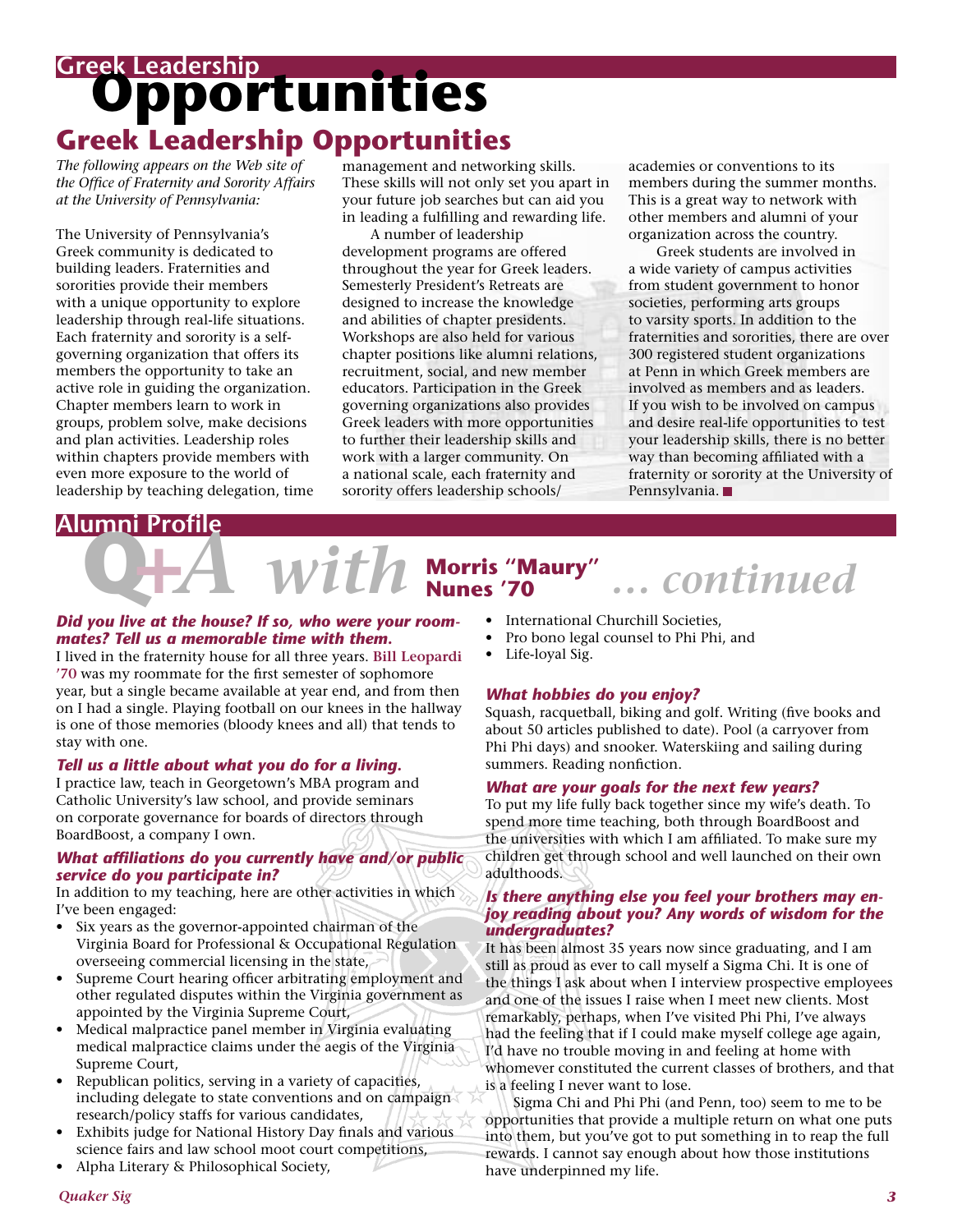# **Up***Dates* **Alumni**

#### **Davis G. Durham '36**

(901 Mt. Lebanon Rd., Wilmington, DE 19803; durham45@comcast.net) Age 90 and spend most of the year in Costa Rica and partly in France.

#### **Joseph A. Goodhue '39**

(683 Main St., Leominster, MA 01453) I just retired. I spend winters at Gulf View Club in Marco Island, Fla. My health is good, and I had my 90th birthday party at the Sheraton Hotel with 125 friends celebrating. **John Bath '42** and **Les Giegerich '40**, and their sweethearts, helped celebrate with me. I hope they will join me for my 100th. Keep up the Sigma Chi spirit.

#### **Roberto De Toro '40**

(Palma Real 15G-H, 2 Madrid St., San Juan, PR 00907) I continue to do well at age 85. I live in San Juan with my wife, Sylvia, two sons and two daughters. God willing, I expect to attend the May 2005 class reunion in Philadelphia. I would like to hear of any of my 1940 brothers who are planning to attend so that we may arrange to see each other at our 3809 Locust fraternity.

#### **H. Samuel Greenawalt '51**

(2600 W. Big Beaver, Troy, MI 48084) I was recently honored to receive the Penn Football Club's Man of the Year Award.

#### **George S. Bowden '53**

(12 Hubbard Park, Red Bank, NJ 07701- 2324; pkgnet@monmouth.com) I am retired from my career in cosmetic packaging and am now expanding my interest

in ceramics and sculpture. Pictured here is one section of a seven-foot ceramic totem pole inspired by my interest in Northwest Indian tribal customs. Also, **Norm Wohlken '54** sent me



photos of his 50th class reunion in May including brothers **Toby Silvester '54**, **Jim Killerkane**, **Penny Hallenbeck '54** and **John Hoffsommer '54**. They had not changed a lick! If you believe that, there is a fire sale for the Brooklyn Bridge.

#### **Edmund Auer '54**

(23128 Park Sorrento, Calabasas, CA 91302-1736; nowisauer@aol.com) Fully retired for 10 years. It's a fulltime occupation, shared with Peggy, keeping track of 10 children and 25 grandchildren. We split our time between Southern California in the winter and upstate New York in the summer. Would enjoy to be in e-mail contact.

#### **James B. Kahl '54**

(12010 Antietam Dr., Loveland, OH 45140-7143) In 2001 my wife, Jane, died in Cincinnati. In 2002 I went to a friend's 70th surprise birthday party, and a girl I had gone steady with for six years came from NYC to her 50th high school reunion. We hadn't seen or spoken to each other in 49 years. Grace and I were married on May 31, 2003, and have attended two Mungermen reunions in Philadelphia. My 3-year-old grandson, Casey Kahl, has a genetic fatal disease called Niemann Pick-C. I have been hosting a research-oriented Ara Parseghian Golf Tournament for two years and have raised \$300,000.

#### **Fergus M. Sloan '54**

(304 E. 65th St., #34-C, New York, NY 10021) I received several photos from Norm Wohlken '54, and I must say the brothers looked, well, older.

#### **Norman J. Wohlken '54**

(P.O. Box 41, Gualala, CA 95445-0041; wohlken@mcn.org) My wife, Martha, and I retired from The Dreyfus Corporation and Security Pacific Bank (now B. of A.) in 1991. We live at The Sea Ranch, Calif., between the ocean and the redwoods. We travel frequently on the QE-2. In 2001 we enjoyed the Friars Senior Society's 100th anniversary in Philadelphia where we saw brother **Sesto Vecchi '58**, who came from Vietnam. This year was the 50th reunion of the class of 1954 at Penn, and memories were relived with brothers **Jim Kahl '54**, **Peter DeMir '54**, **Prentiss Hallenbeck '54**, **John Hoffsommer '54** and **Ed Silvester '54**.

#### **James C. Cacheris '55**

(8343 Queen Elizabeth Blvd., Annandale, VA 22003-4457; jcache@cox.net) I am still working as a senior U.S. district judge in Alexandria, Va. George Washington University awarded me the Distinguished Alumni Achievement Award on May 15, 2004. My wife, Sally, and I have four children and eight grandchildren.

#### **Fred A. Sbrilli '56**

(1607 Hwy. 27, Edison, NJ 08817) I'm trying to locate a brother who may have a condo for sale in Naples, Fla. Even though I am officially retired, I still find myself going to my real estate office daily and doing as much work as I ever did before. At the same time, I keep busy looking after my various properties in the hopes that my son, Chris (Florida State, Sigma Chi), may one day want to take over. That is, once he completes his Ph.D at the University of Berlin. Life has been very good to my family and me. God has blessed us. I trust the same is true with all the brothers of the finest fraternity in the world. God bless America!

#### **Ronald Smith '59**

(Roemerstrasse 14d, 35510 Butzbach, Germany; rbsmith@t-online.de) Residing in Butzbach and Berlin, Germany. Retired. Married, two daughters. Currently president of the Youth Symphony Orchestra of the State of Hesse, Germany. In close contact with **Edward W. Fallon '59**.

#### **Robert A. Gleason Jr. '61**

(552 Elknud Ln., Johnstown, PA 15905; rgleasonjr@gleasoninc.com) I am a trustee of Penn; chairman and CEO of The Gleason Group in Johnstown;



chairman and acting CEO of Memorial Medical Center, Johnstown; and chairman of the Cambria County Republican Committee.

### **Jon L. Greenawalt '61** (4050 Stoneleigh Rd.,

Bloomfield Hills, MI 48302- 2018; jgreenawalt@pione eringmanagement.com,) I have been in the "people



business" all my adult life, working for two major international corporations from 1963 until 1974. In 1974 I entered the consulting profession, and in 1987 founded and still work fulltime with Personal Mastery Programs (www.pmp-*(Continued on Page 5)*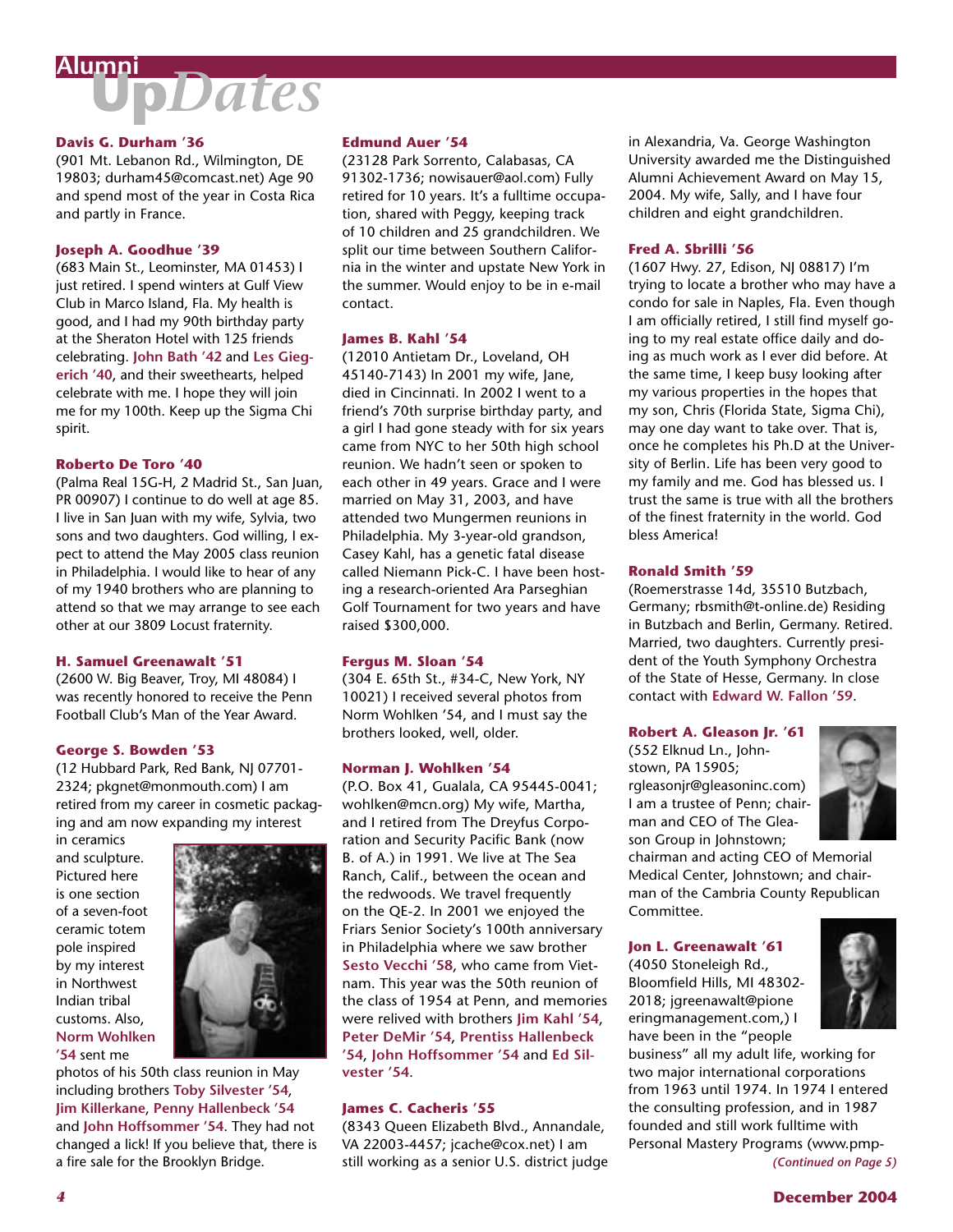**Up***Dates* **Alumni**

coach.com) in Detroit, Mich., a leadership development and business coaching consulting firm. For the fourth year in a row, I am conducting a Leadership Development Project for the undergraduate officer team, with the help of **Tom Valenti '00**, Marc Lambright (Penn State, Sig '91) and **Reed Werner '01**. This year, we're also being helped out by the new grand praetor for the Eastern Province, Ted Pitt.

 My wife, Mary Ann (Wharton '62), continues as president of her own gourmet food brokerage business, now going on for 21 years with a team of 12 people covering five Midwestern states! **Jon Greenawalt Jr. '91**, his wife, Jennifer, and their two children, Allegra (4) and Julian (2 1/2), live in Bryn Mawr. Those grandchildren are the "apples of our eyes," and of course we don't spoil them at all. Our daughter, Cindy (Penn '87), lives with her husband, Eddy, in Hollywood, Fla. We spend the Christmas season in Mexico and August in New Hampshire.

 The experience and training I received as an undergraduate officer at Phi Phi provided the base of leadership skills I have been using and building on all my life. It's great to be a Sig!

#### **Warner B. Clarke '63**

(7314 E. Solano Dr., Scottsdale, AZ 85250; lorri.clarke3@gte.net) We have been realtors in the Phoenix-Scottsdale area for over 12 years. I am an active member of Phoenix Sigma Chi Alumni Club. We became new grandparents last Christmas. We enjoy living in a warm desert area.

#### **William J. Travis '68**

(6425 Wydown Blvd., St. Louis, MO 63105) My son, Glennon, who graduated from Tulane last year and now works in NYC, was a member of Sigma Chi at Tulane.

#### **George Morriss '69**

(61 E. Gate Rd., Guilford, CT 06437; gmorriss@aol.com) On Saturday, October 23, I went to the Penn/Yale football game with my son, Gregg, and fellow Phi Phis **Bill Schmidt '69** and **Paul Hiller '65**. We had a terrific time as the Quakers set the Ivy League records for most consecutive victories at 18.

#### **Morris Nunes '70**

(9220 Briary Ln., Fairfax, VA 22031-3870; man.apc@verizon.net) I have two webcasts completed in a series of five on TVworldwide.com for non-profit governance under my new entity, BoardBoost Seminars, providing corporate governance seminars to all kinds of organizations. I also continue to practice law, teach in Catholic University's law school and in Georgetown University's MBA program. I recently moved to Cabin John, Md., but continue to have offices in Falls Church, Va. I can be reached by e-mail at man. apc@verizon.net or mnunes@BoardBoost. com.

#### **Richard P. Klich '71**

(1056 Brookwood Dr., Mechanicsburg, PA 17055; NDQA@aol.com) I have left the rat race in Washington, D.C., and international biotech and am presently vice president of Delta Dental of Pa. (N.Y., D.C., Md., Del., W.V.) near Harrisburg. The most difficult transition has been no Nordstrom's, Bloomingdale's or Starbucks on every third corner. Other than that ... I'm fat and happy. Aryn will be graduating from Penn this year and attending York College in England to pursue a master's in medieval studies. She just got accepted. Avryl will be graduating from the Culver Academies in Indiana, and (hopefully) heading east for college. Adriana has continued to put up with me while putting together financial deals with banks, mortgage companies and the feds. Mel, Frank, Al, Jim, et al. — check in once in awhile while we still can! Maury, my sincerest sympathy, as I just recently found out. My heart aches.

#### **Merle R. Stein '71**

(9 Timber Bluff Ct., Glen Carbon, IL 62034; mstein@uss.com) I am currently in my 34th year with U.S. Steel, where I am the general manager of U.S. Steel Granite City Works. GCW was one of National Steel's primary plants prior to the U.S. Steel purchase of National in May 2003. I returned to the U.S. in late 2002 from a two-year assignment as vice president of operations of U.S. Steel Kosice, an integrated steel company in eastern Slovakia that U.S. Steel purchased in late 2001. The Kosice assignment was especially challenging, dealing with the language issues as well as significant cultural differences, but it did afford us the opportunity

to travel. I am looking forward to retirement (or just doing something different) in the next several years. Andrea and I are happy to announce that all three kids are married and off the payroll.

#### **Phil Kozlowski '78**

(2861 Mead St., Yorktown Heights, NY 10598; phil.kozlowski@hal.hitachi.com) I'm living in Yorktown Heights, N.Y., with my wife and 10-year-old son. Unusual as it may seem to my classmates, I've been a New Yorker now for 17 years. I work for Hitachi America Ltd. as the director for corporate human resources. I've been here 25 years, and my work has taken me to Japan on numerous occasions, as well as Ireland and throughout the U.S. I'd love to hear what Phi Phis from 1976-80 are doing. I visit Penn twice a year, and the house looks great. It's not the same without our buddy **John Wilson**, though.

#### **William N. Preucel '81**

(728 Colorado Ave., Palo Alto, CA 94303- 3911) I enjoy following the public talks of professor **Larry Lessig '83** on the Internet and the Society at Stanford's Aurora Forum. Nothing really new with me. I ride the bike six miles per year and cook and read. No progress in the marriage department. Took a splendid five-week trip to India to see both coasts and went north to the Himalayas and south to Tamil Nadu. Enjoyed riding one-speed 28" wheel Indian bikes reminiscent of my old 1945 Rudge.

#### **John P. Stevens '84**

(8425 Avonside Ct., East Amherst, NY 14051; john\_stevens@praxair.com) Recently our family moved from Connecticut to western New York.

#### **Kevin E. Tighe '84**

(12819 Fenwick Island Ct. E., Jacksonville, FL 32224) My wife, Tammy, and I have three great children. We are keeping busy with friends, family and work.

#### **John F. Weinkopf '84**

(Rua Vinicius de Moraes, 221/401, Ipanema, RJ, Brazil 22411-010; jweinkopf@ig. com.br) Here in Rio de Janeiro I recently cofounded the Brazilian Beer Cultural Center to further my homebrewing hobby.